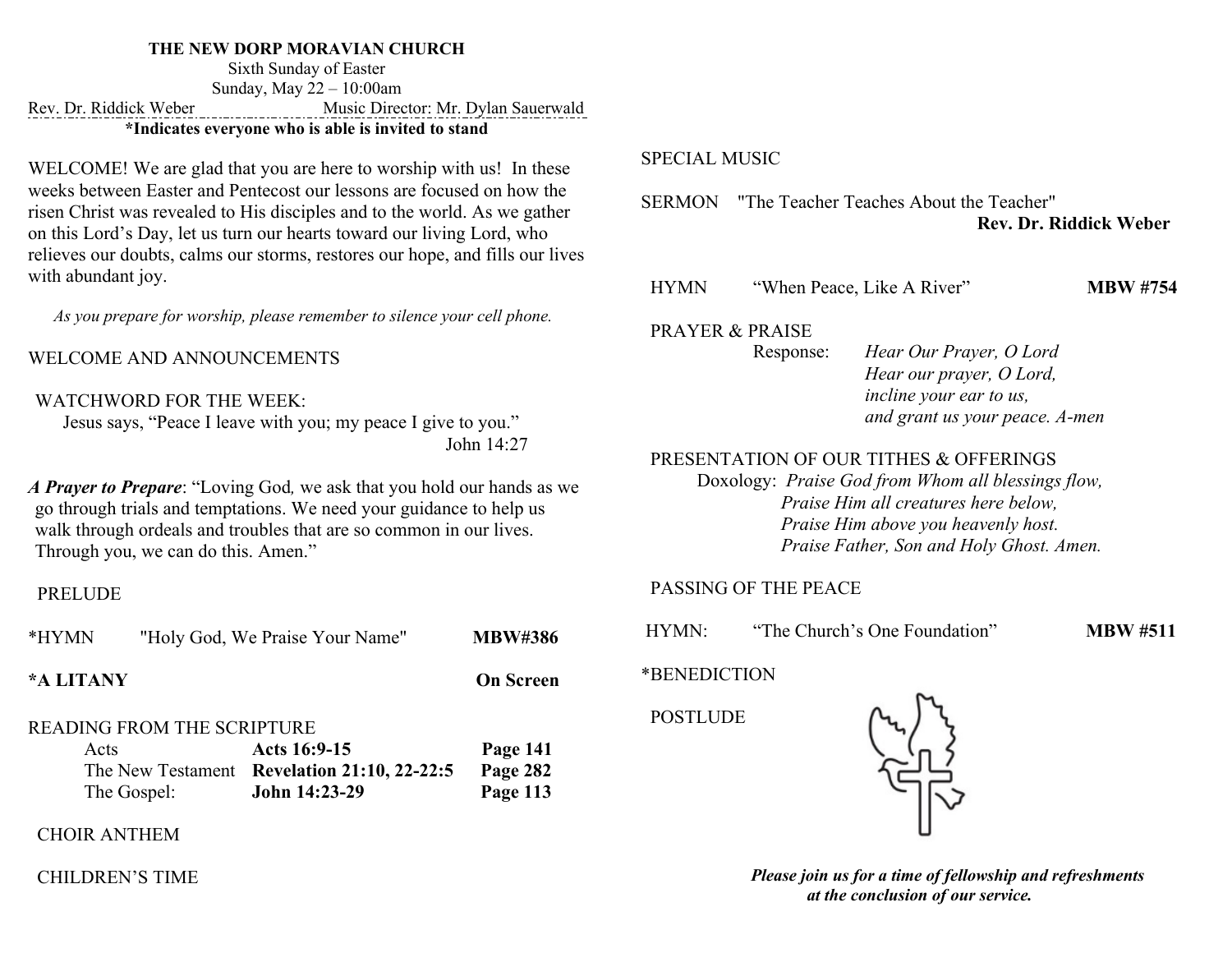## **\*A LITANY**

Leader: This is a place of gathering.

#### **People: We gather to celebrate the glory of God.**

 The chorus of the morning birdsong proclaims it; the grandeur of the mountains displays it.

#### **All of creation proclaims the glory of God!**

The relief of a refugee finding sanctuary sighs it; the joy of the unemployed person finding work, shouts it aloud.

#### **In the process of finding wholeness and healing, we sense and feel the glory of God!**

The laughter of playing children affirms it; the warmth of a mother with her child reflects it.

#### **In the relationship between parent and child we can see the glory of God!**

O Lord, your greatness is seen in all the world.

 **We give thanks to you, for you are good. Your love is eternal.** We glorify you, our majestic Lord.

 **We praise your holy Name.** 

Let the people praise you, O God.

 **Let all the people praise you.**

Let us worship God, who is gracious and blesses us.

 **Let us worship God, who calls all nations to praise.**

Let us worship God, who judges the peoples with equity.

## **Let us worship God, who guides all the nations of the earth.** Let us lift up our heart and hands to our God.

## **O come let us worship, and humble ourselves before the the Lord our Creator.**

HYMN MBW Page 37

**Come in praise and adoration, All who on Christ's Name believe. Worship Him with consecration, Grace and love you will receive. For His grace give Him the glory,**

## **For the Spirit and the Word, And repeat the Gospel story, 'til all souls His Name have heard.**

 From all sin, from all error, from all evil, From famine and disease, From disaster by fire or flood, storm or earthquake, From all the deceits of the world,

## **Preserve us, gracious Lord and God.**

By your holy incarnation and birth,

- By all the merits of your perfect life before God and humanity,
- By your cross and atoning death,
- By your sending the Holy Spirit,
- By your coming again to your church on earth, or our being called home to you,

# **Hear us and help us, gracious Lord and God.**

 Send help to all who are in danger, trouble or distress, Grant healing and the constant assurance of your love to the sick, Enable the dying to put their trust in you.

# **Hear us, gracious Lord and God.**

 Guide, bless and inspire your holy Church, Keep all pastors, ministers and all church servants sound in doctrine and faith to your calling. Restore all who have fallen away. Strengthen those who suffer for the sake of your Gospel, Lead the lost or the searching to your gracious path.

# **Hear us, gracious Lord and God.**

Direct all governments in the way of justice and peace, Bless those who hold office in our land. Give them a sound mind and wisdom to lead wisely and a pure heart to lead with compassion. For those times when war are necessary, we are grateful for those who served our nation at the cost of their lives. May we never take their sacrifice for granted.

## **Hear us gracious Lord and God.**

Have mercy on your whole creation,

Hasten the day when the kingdom of the world will become the Kingdom of our Lord, Jesus Christ;